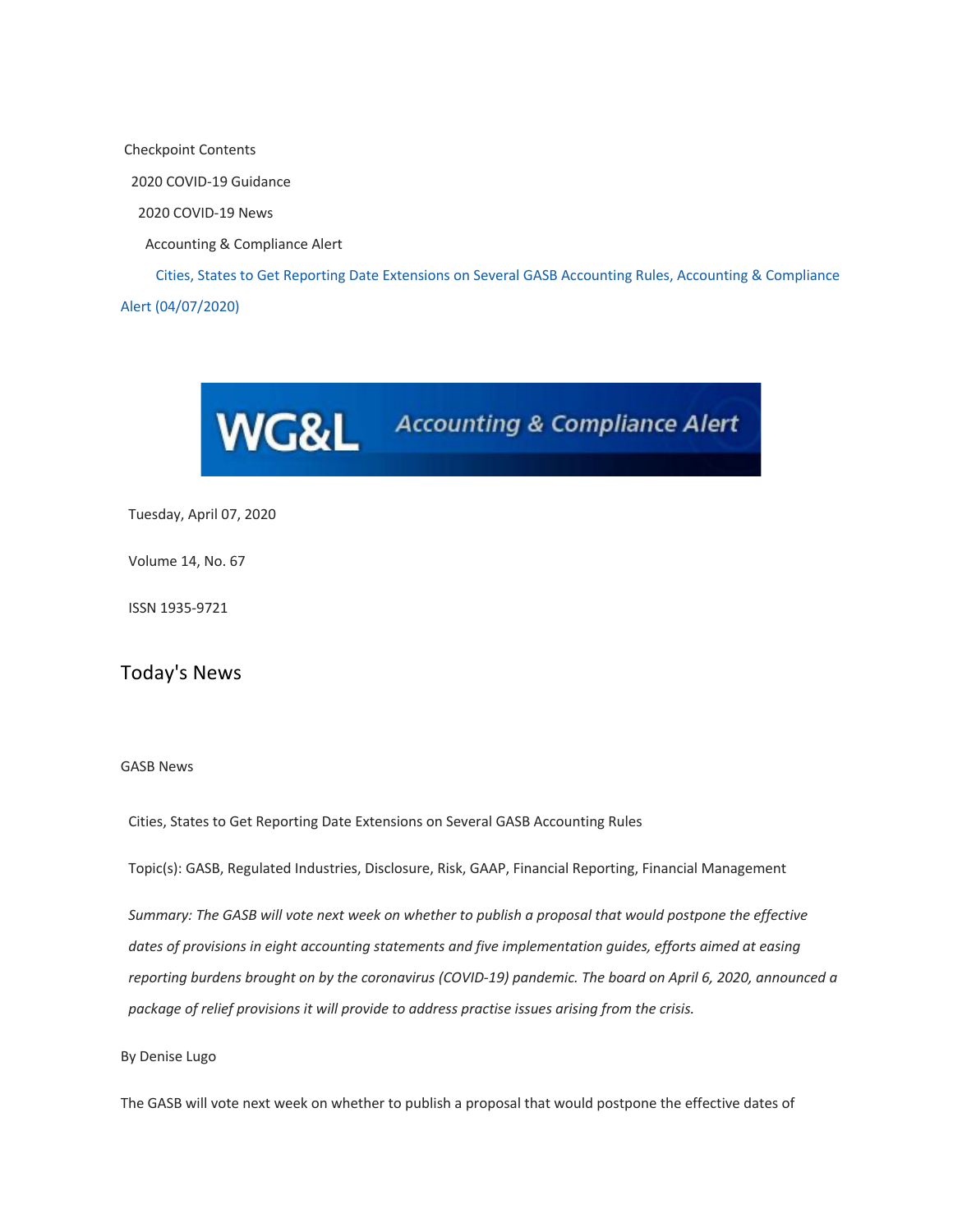provisions in eight accounting statements and five implementation guides, efforts aimed at easing reporting burdens brought on by the coronavirus (COVID-19) pandemic.

A number of government offices are closed because of the pandemic and officials do not have the information they need to implement the rules, the board said.

The forthcoming proposal will tentatively identify provisions that became effective or will become effective for reporting periods beginning after June 15, 2018, through GASB Statement (GASBS) No. 92 , *Omnibus 2020*, and Implementation Guide No. 2019-3 , *Leases*, according to the board announcement on April 6. Most notably, that includes GASBS No. 84 , *Fiduciary Activities*, and GASBS No. 87 , *Leases*, as well as their related guides.

Early adoption will still be encouraged, important to governments that already have adopted some of the provisions or want to move ahead with implementation under the original effective dates, the board said.

In late March the GASB said it would consider the deferrals. (See GASB Says Rules on Leases, Fiduciary Activities Might Be Deferred in the March 27, 2020, edition of *Accounting & Compliance Alert.)* The board plans to vote on the matter on April 14.

Other changes the GASB plans would lengthen the effective dates on narrow rules that it has approved or plans to approve, the board announcement states. In March, the board approved GASBS No. 94, *Public-Private and Public-Public Partnerships and Availability Payment Arrangements*, which includes an extended effective date of reporting periods beginning after June 15, 2022, one year later than had been originally proposed.

Similarly, the board will consider changes as it reviews upcoming drafts of final statements, such as rules for subscription-based information technology arrangements, and due process documents most notably, an exposure draft from the financial reporting model reexamination project.

Moreover, the board will extend to June 30, 2020, the comment deadline for GASB Exposure Draft No. 3-34 , *Communication Methods in General Purpose External Financial Reports That Contain Basic Financial Statements: Notes to Financial Statements*. It will also postpone the public hearing on the document. The hearing has been tentatively rescheduled to July 28, 2020.

A hiatus has also been instituted for planned stakeholder research activities, such as interviews and surveys, until at least June 1 (for pre-agenda research), and at least July 1 (for post-implementation review), the board said.

Lastly, a "toolbox" will soon be set up on the board's website to assist governments and other stakeholders to